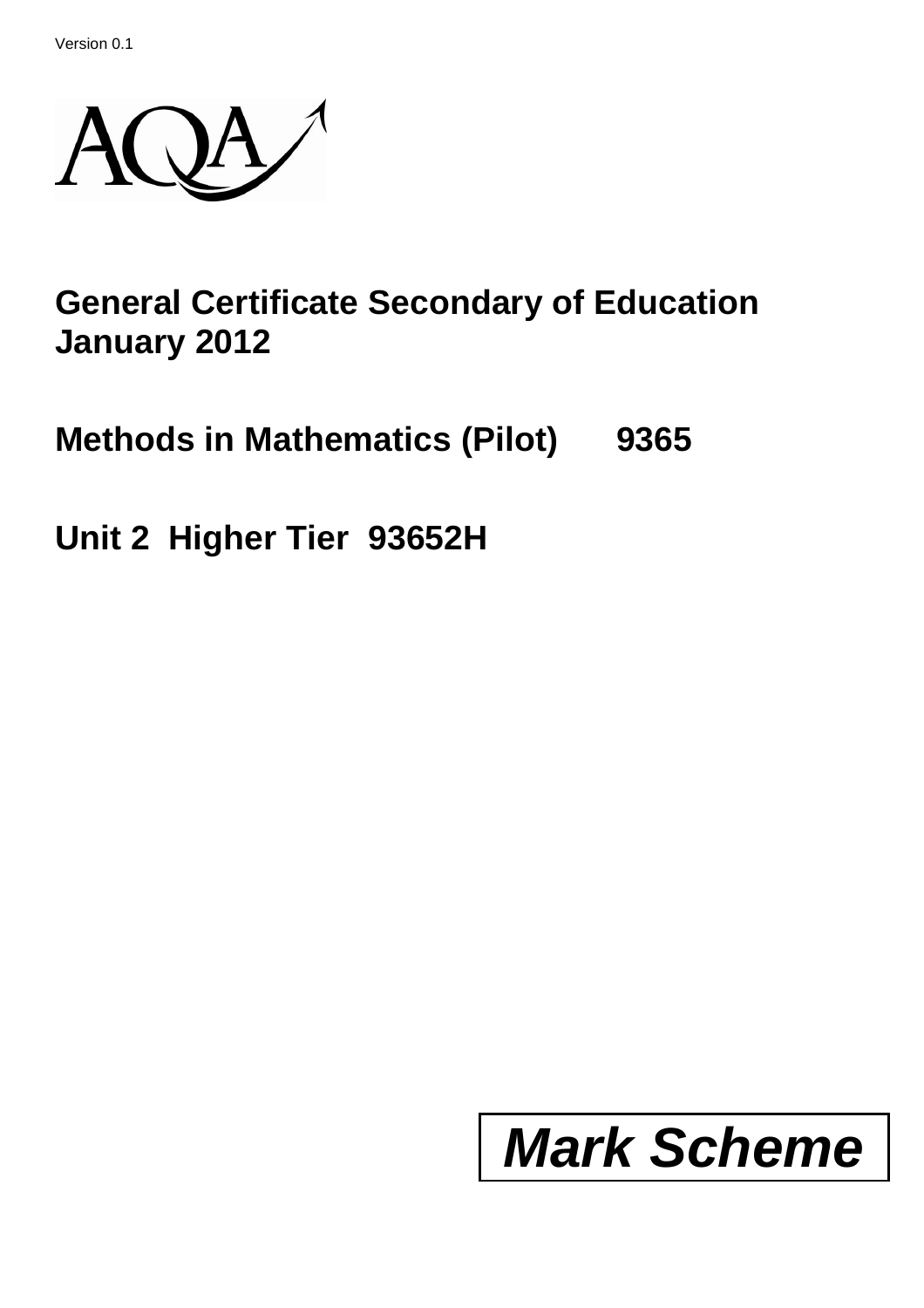Mark schemes are prepared by the Principal Examiner and considered, together with the relevant questions, by a panel of subject teachers. This mark scheme includes any amendments made at the standardisation meeting attended by all examiners and is the scheme which was used by them in this examination. The standardisation meeting ensures that the mark scheme covers the candidates' responses to questions and that every examiner understands and applies it in the same correct way. As preparation for the standardisation meeting each examiner analyses a number of candidates' scripts: alternative answers not already covered by the mark scheme are discussed at the meeting and legislated for. If, after this meeting, examiners encounter unusual answers which have not been discussed at the meeting they are required to refer these to the Principal Examiner.

It must be stressed that a mark scheme is a working document, in many cases further developed and expanded on the basis of candidates' reactions to a particular paper. Assumptions about future mark schemes on the basis of one year's document should be avoided; whilst the guiding principles of assessment remain constant, details will change, depending on the content of a particular examination paper.

Further copies of this Mark Scheme are available to download from the AQA Website: www.aqa.org.uk

Copyright © 2011 AQA and its licensors. All rights reserved.

## COPYRIGHT

AQA retains the copyright on all its publications. However, registered centres for AQA are permitted to copy material from this booklet for their own internal use, with the following important exception: AQA cannot give permission to centres to photocopy any material that is acknowledged to a third party even for internal use within the centre.

Set and published by the Assessment and Qualifications Alliance.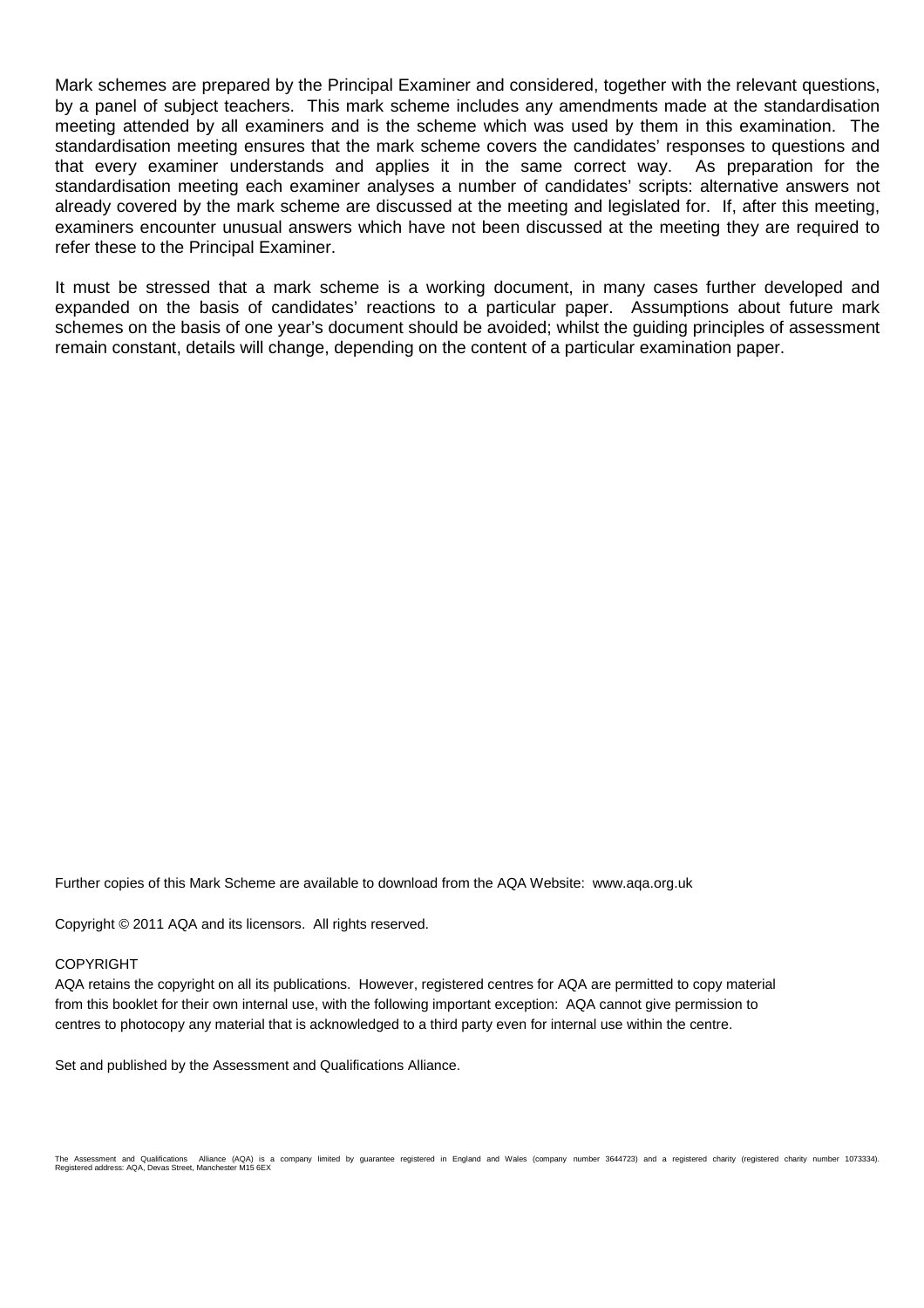## **Glossary for Mark Schemes**

GCSE examinations are marked in such a way as to award positive achievement wherever possible. Thus, for GCSE Mathematics papers, marks are awarded under various categories.

- **M** Method marks are awarded for a correct method which could lead to a correct answer.
- **A** Accuracy marks are awarded when following on from a correct method. It is not necessary to always see the method. This can be implied.
- **B** Marks awarded independent of method.
- **Q** Marks awarded for quality of written communication. (QWC)
- **M Dep** A method mark dependent on a previous method mark being awarded.
- **BDep** A mark that can only be awarded if a previous independent mark has been awarded.
- **ft** Follow through marks. Marks awarded following a mistake in an earlier step.
- **SC** Special case. Marks awarded within the scheme for a common misinterpretation which has some mathematical worth.
- **oe** Or equivalent. Accept answers that are equivalent.

eg, accept 0.5 as well as  $\frac{1}{2}$ 1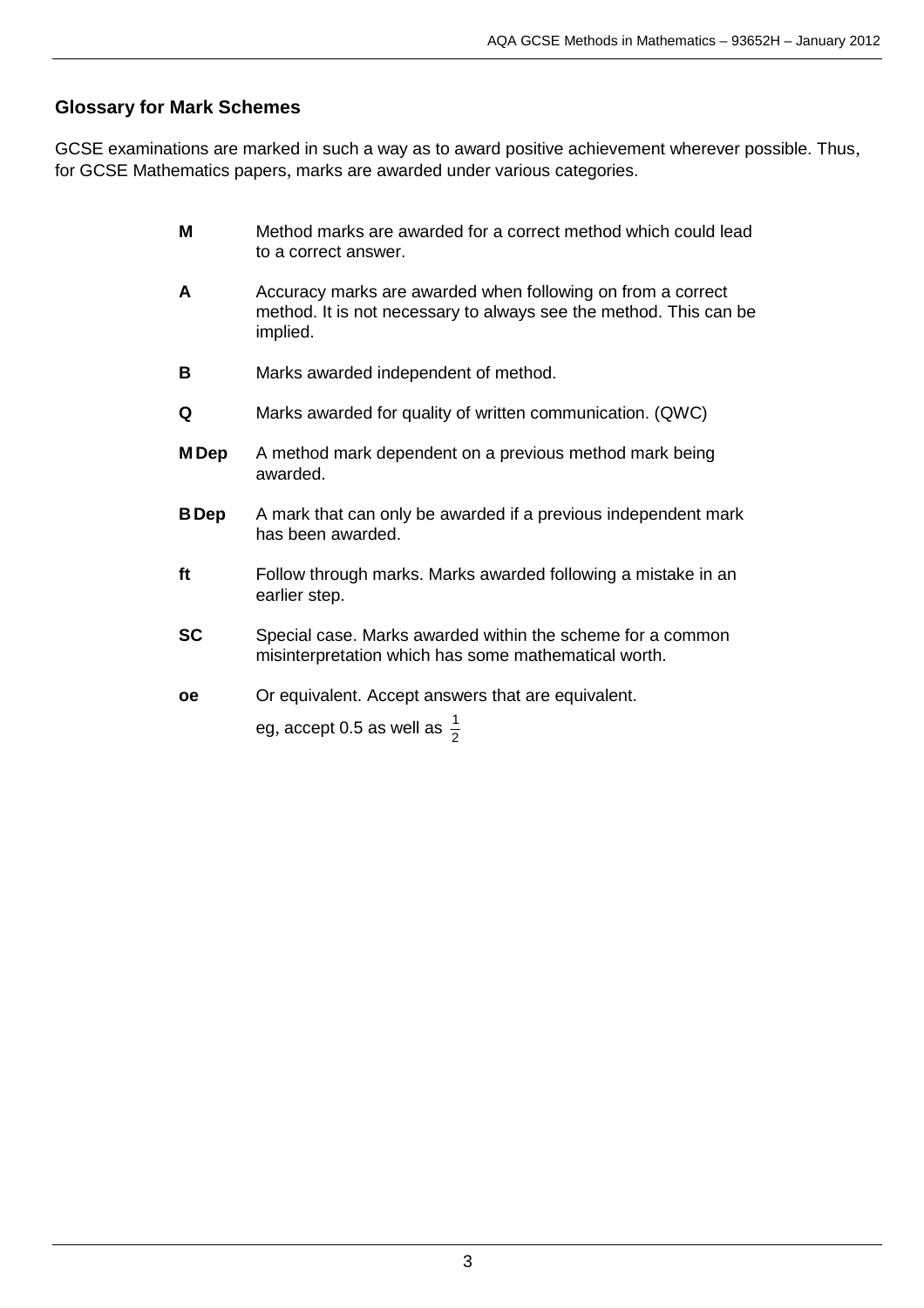## **M2 Higher Tier**

| Q      | <b>Answer</b>                      | <b>Mark</b>    | <b>Comments</b>                                     |
|--------|------------------------------------|----------------|-----------------------------------------------------|
|        |                                    |                |                                                     |
| $*1$   | Sight of 0.925 or 92.5%            | B <sub>1</sub> |                                                     |
|        | 632 $\times$ their 0.925           | M <sub>1</sub> | <b>NB</b> 632 $\times$ $\frac{92.5}{100}$ is B1, M1 |
|        | 584.60                             | Q1             | 584.6 is Q0                                         |
| Alt *1 | $632 \times 7.5 \div 100 (= 47.4)$ | M <sub>1</sub> | <sub>0e</sub>                                       |
|        | $632 -$ their 47.4                 | M <sub>1</sub> |                                                     |
|        | 584.60                             | Q <sub>1</sub> | 584.6 is Q0                                         |

| 2(a) | $5x + 35$          | B <sub>1</sub>    |                                                                       |
|------|--------------------|-------------------|-----------------------------------------------------------------------|
| 2(b) | $3(x-4)$           | B <sub>1</sub>    |                                                                       |
| 2(c) | $15x + 6 - 8x + 4$ | M1, A1            | Allow one sign or arithmetic error for M1<br>A1 If expansion correct. |
|      | $7x + 10$          | A <sub>1</sub> ft | ft If M1 awarded                                                      |

| $\frac{1}{2} \times 8 \times (14 + 17)$ | M <sub>1</sub> | Condone invisible bracket<br>$14 \times 8 + \frac{1}{2} \times 3 \times 8$ |
|-----------------------------------------|----------------|----------------------------------------------------------------------------|
| 124                                     | Α1             |                                                                            |

| r<br>- | B <sub>3</sub> | B2 If 2 correct |
|--------|----------------|-----------------|
|        |                | B1 If 1 correct |
|        |                |                 |

| *5 | Shows or states that area is enclosed<br>by a 10 by 6 rectangle less 4 squares                              | <b>B1</b> | 0e<br>Accept an outline drawn on diagram |
|----|-------------------------------------------------------------------------------------------------------------|-----------|------------------------------------------|
|    | Shows or states that the area<br>encloses a 24 full squares                                                 | B1        | 0e<br>Accept an outline drawn on diagram |
|    | Gives a full explanation using both<br>facts above that the area is enclosed<br>by two sets of full squares | Q1        | Strand ii - Q0 for partial explanation   |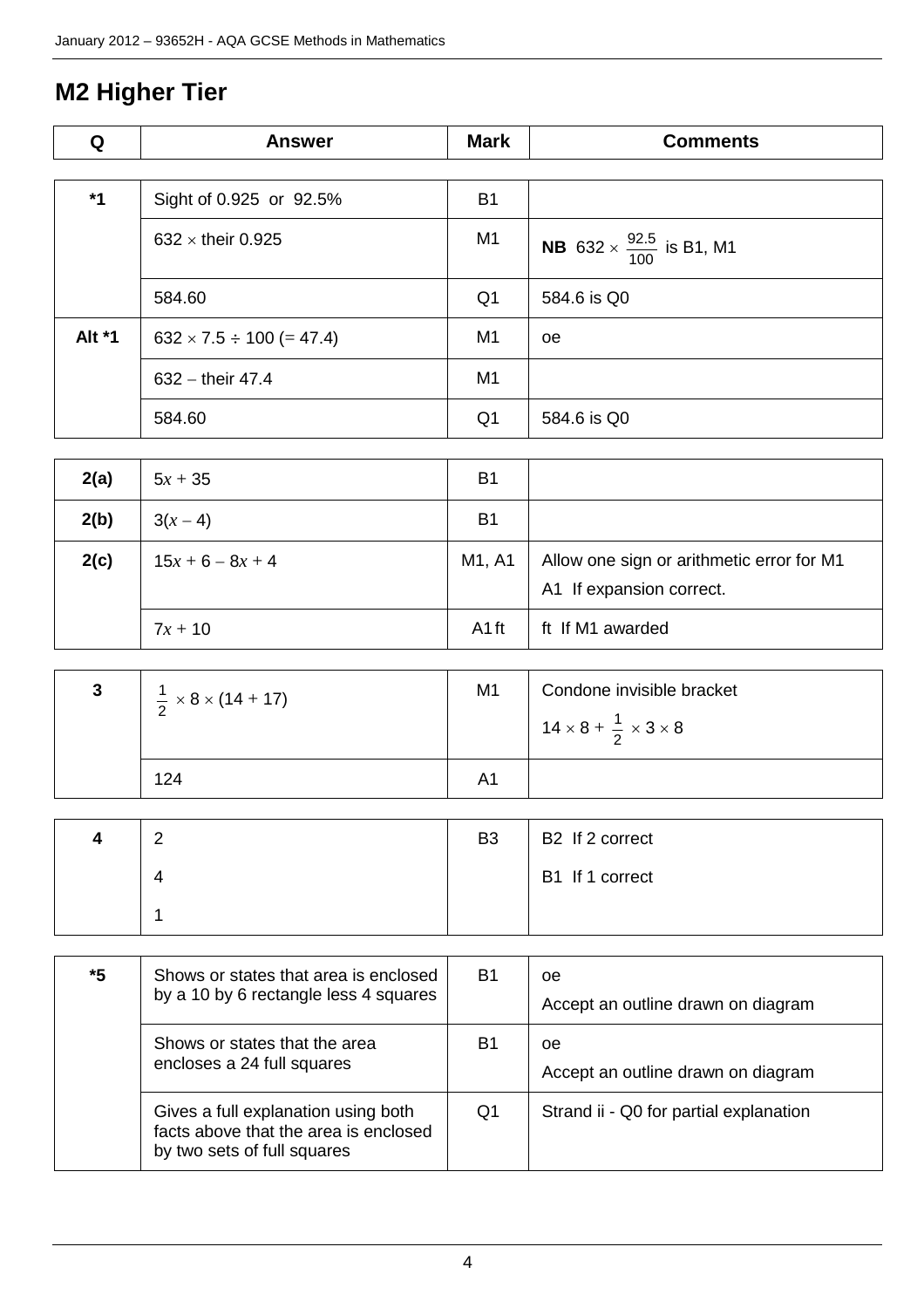| Q    | <b>Answer</b> | <b>Mark</b>    | <b>Comments</b>        |
|------|---------------|----------------|------------------------|
|      |               |                |                        |
| 6(a) | 1.36997       | B <sub>1</sub> |                        |
| 6(b) | 1.37          | B1ft           | ft Their answer to (a) |

| 7(a) | $Odd \times odd = odd$                            | B <sub>1</sub> |  |
|------|---------------------------------------------------|----------------|--|
|      | or if even number airmail would be<br>even number |                |  |
|      | or the amount spent is an odd<br>number           |                |  |
|      | or it ends in a 7                                 |                |  |
|      | or it ends in an odd number                       |                |  |
| 7(b) | $4x \times 42 + x \times 73 = 4097$               | M1             |  |
|      | $241x = 4097$                                     | M1             |  |
|      | Airmail 17, First class 68                        | A1             |  |

| 8(a)      | 4                                                                                | <b>B1</b>      | oe                      |
|-----------|----------------------------------------------------------------------------------|----------------|-------------------------|
| 8(b)(i)   | Equal sides<br>2 lines symmetry                                                  | B <sub>1</sub> | Any valid unique reason |
| 8(b)(ii)  | No lines of symmetry<br>Diagonals do not cross at right<br>angles                | <b>B1</b>      | Any valid unique reason |
| 8(b)(iii) | No rotational symmetry<br>Opposite angles not equal<br>Only one line of symmetry | <b>B1</b>      | Any valid unique reason |

| 9(a) | $9x - 5x$ or $2 + 3$   | M <sub>1</sub>    |                                                             |
|------|------------------------|-------------------|-------------------------------------------------------------|
|      | $4x = 5$               | A <sub>1</sub>    |                                                             |
|      | 1.25                   | A <sub>1</sub> ft | oe ft If M1 awarded                                         |
| 9(b) | $\frac{4}{x}$ = 11 – 3 | M1                | $\frac{4}{y}$ = 14                                          |
|      | $4 = 8y$               | A <sub>1</sub>    | oe                                                          |
|      | 0.5                    | A <sub>1</sub>    | oe SC2 $\frac{2}{7}$ (must be equivalent to $\frac{2}{7}$ ) |
|      |                        |                   | 0.286, 0.2857                                               |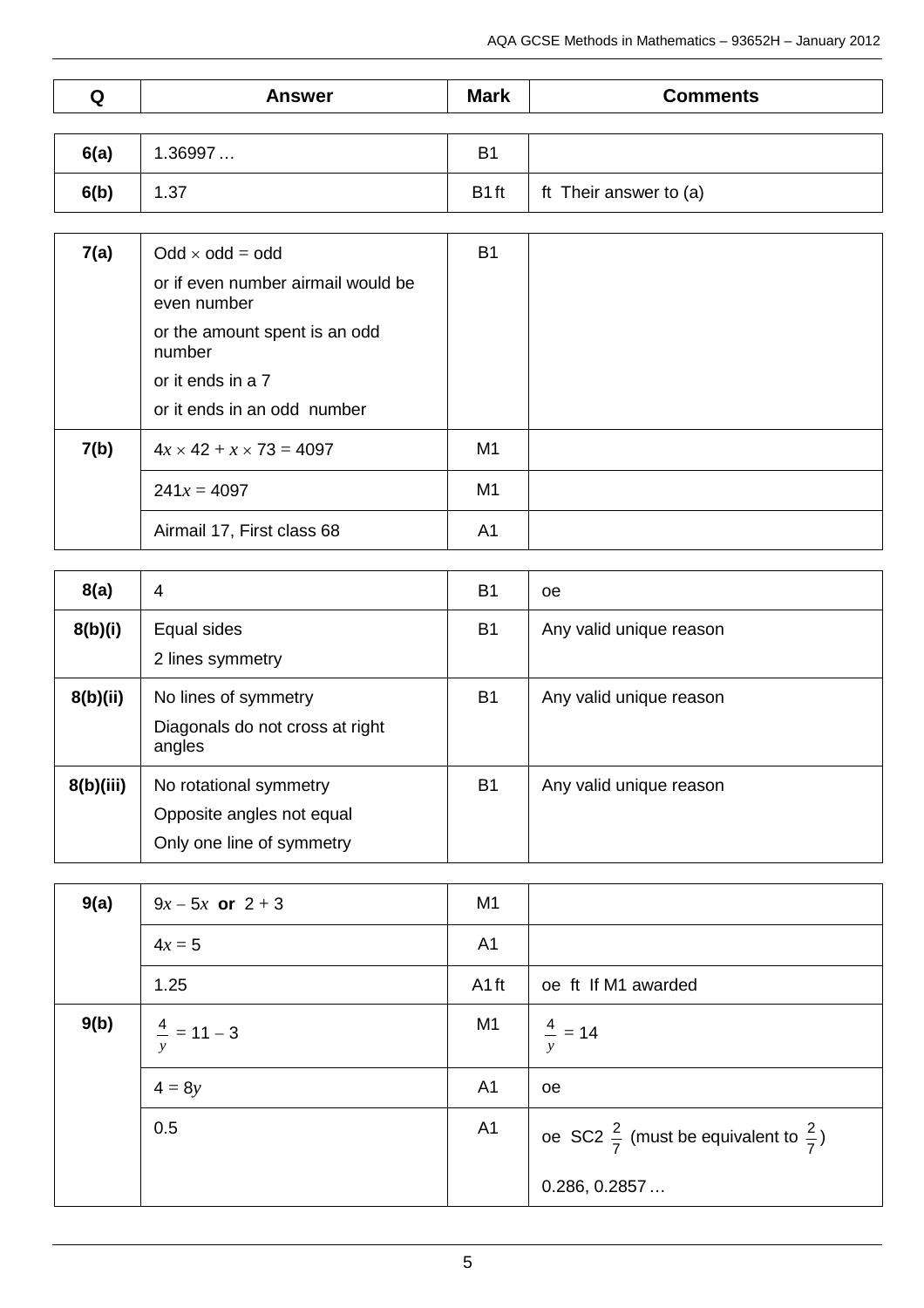| Q     | <b>Answer</b>          | <b>Mark</b>    | <b>Comments</b>                        |
|-------|------------------------|----------------|----------------------------------------|
|       |                        |                |                                        |
| 10    | $3x - 2$ or $2(x - 3)$ | <b>B1</b>      |                                        |
|       | $3x - 2 = 2(x - 3)$    | M1             | <b>NB</b> $3x - 2 = 2x - 3$ is M2, A0  |
|       | $3x - 2 = 2x - 6$      | A <sub>1</sub> |                                        |
|       | $-4$                   | A <sub>1</sub> |                                        |
|       |                        |                |                                        |
| 11(a) | 5n                     | <b>B1</b>      |                                        |
|       | $5n + 1$               | B1 Dep         | $n5 + 1$ is B1                         |
| 11(b) | Second difference 2    | M1             |                                        |
|       | 8, 11, 14, 17, 20,     | M1             | Subtracting $n^2$ from each term       |
|       | $n^2 + 3n$             | A <sub>1</sub> |                                        |
|       | $n^2 + 3n + 5$         | A1 Dep         | 5 is dependent on $3n$                 |
|       |                        |                | SC2 $n^2$ after second difference of 2 |

| 12 | $\pi \times 6.5 \times (2 \div 2)$ | M1             | $\pi \times 13 \div 2$                 |
|----|------------------------------------|----------------|----------------------------------------|
|    | 20.41 to 20.423                    | A <sub>1</sub> | $6.5\pi$ oe                            |
|    | 33.4 to 33.423                     | A <sub>1</sub> | $6.5\pi + 13$                          |
|    |                                    |                | SC1 $13\pi + 13 = 53.82$ to 53.846     |
|    |                                    |                | SC1 $3.25\pi + 13 = 23.205$ to 23.2115 |

| 13(a) | $2 \times 3 \times 7$                           | B <sub>1</sub> | <b>oe</b> |
|-------|-------------------------------------------------|----------------|-----------|
|       | <b>13(b)</b> $2^2 \times 3^2 \times 5 \times 7$ | M <sub>1</sub> |           |
|       | 1260                                            | A <sub>1</sub> |           |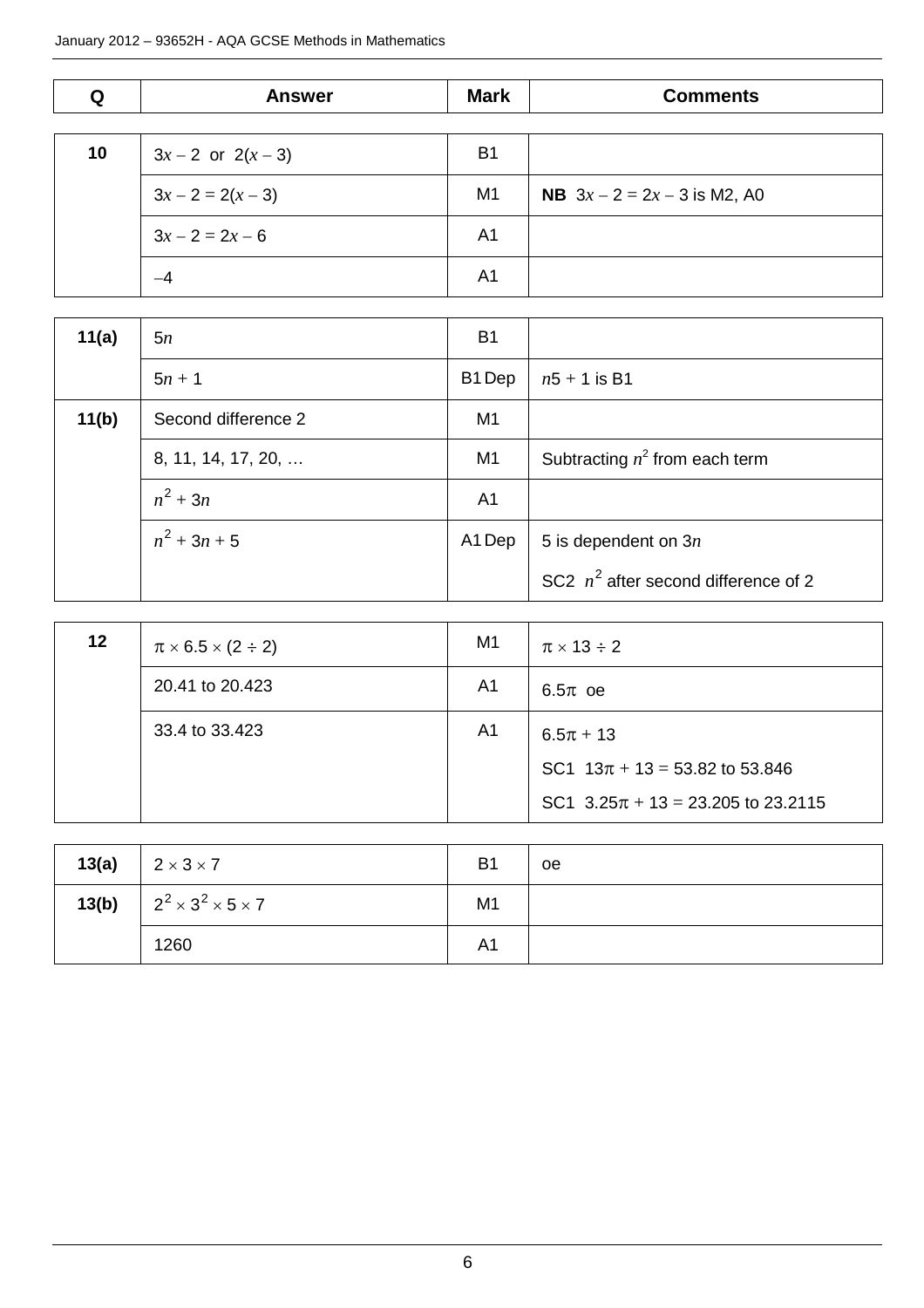| Q             | <b>Answer</b>             | <b>Mark</b>        | <b>Comments</b>                                                                 |
|---------------|---------------------------|--------------------|---------------------------------------------------------------------------------|
|               |                           |                    |                                                                                 |
| 14            | (reflection in) $x$ -axis | <b>B1</b>          | <b>oe</b><br>Award if qualified with a rotation with some<br>correct properties |
|               | (rotation of) 90 acw      | B <sub>1</sub> Dep | oe                                                                              |
|               | (about) $(0, -6)$         | B <sub>1</sub> Dep |                                                                                 |
| <b>Alt 14</b> | (reflection in) $y$ -axis | <b>B1</b>          | oe<br>Award if qualified with a rotation with some<br>correct properties        |
|               | (rotation of) 90 cw       | B <sub>1</sub> Dep | oe                                                                              |
|               | (about) $(-6, 0)$         | B1 Dep             |                                                                                 |

| 15(a) | $38^2 - 23^2$        | M1             | $x^2 + 23^2 = 38^2$             |
|-------|----------------------|----------------|---------------------------------|
|       | $\sqrt{915}$         | M1 Dep         | Must show or take a square root |
|       | 30.25, 30.2, 30.248  | A1             | Accept 30 with working          |
| 15(b) | Sight of tan         | M <sub>1</sub> |                                 |
|       | $tan x = 17 \div 11$ | M1 Dep         |                                 |
|       | 57, 57.1, 57.09      | A <sub>1</sub> |                                 |

| 16(a) | 75                                              | B1             |                                                                                 |
|-------|-------------------------------------------------|----------------|---------------------------------------------------------------------------------|
|       | Angle at centre twice angle at<br>circumference | B <sub>1</sub> | oe<br>Accept origin for centre and edge for<br>circumference.                   |
| 16(b) | Angle $BCA = 42$ as Isosceles                   | B <sub>1</sub> | These 3 angles are essential and need to<br>be calculated at some stage         |
|       | Angle $ADC = 84$ as cyclic quad                 | B <sub>1</sub> | Penalise the first omission of a reason but<br>allow lack of reasons thereafter |
|       | Angle $DCA = 54$ alternate segment              | B1             |                                                                                 |
|       | $BCD + ADC = 180$                               | B <sub>1</sub> |                                                                                 |
|       | AD parallel to BC (as interior angles)          | Q1             | Strand (iii)                                                                    |